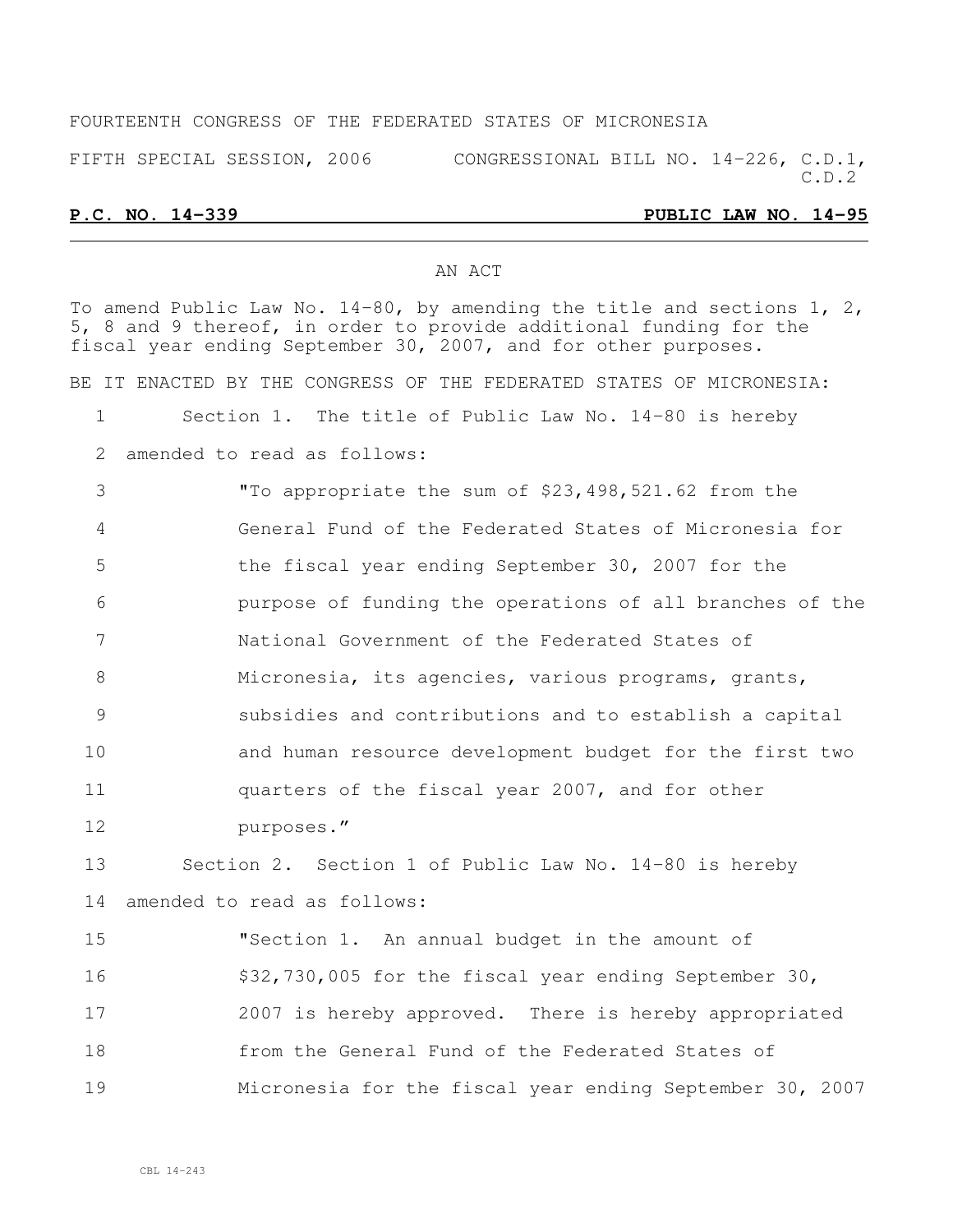| $\mathbf 1$ | the sum of $$23,498,521.62$ for the purpose of funding the |
|-------------|------------------------------------------------------------|
| 2           | operations of all branches of the National Government of   |
| 3           | the Federated States of Micronesia, its agencies,          |
| 4           | various programs, grants, subsidies and contributions;     |
| 5           | and capital and human resource development for the first   |
| 6           | two quarters of the fiscal year ending September 30,       |
| 7           | 2007. The sum appropriated herein shall be apportioned     |
| 8           | as follows:"                                               |
| 9           | Section 3. Section 2 of Public Law No. 14-80 is hereby     |
| 10          | amended to read as follows:                                |
| 11          | "Section 2. Operating expenses of the Executive Branch.    |
| 12          | The sum of $$7,870,167$ or so much thereof as may be       |
| 13          | necessary, is hereby appropriated from the General Fund    |
| 14          | of the Federated States of Micronesia for the fiscal       |
| 15          | year ending September 30, 2007, for the purpose of         |
| 16          | funding the operations of the Executive Branch of the      |
| 17          | National Government for the first two quarters of the      |
| 18          | fiscal year 2007. The sum appropriated by this section     |
| 19          | shall be apportioned as follows:                           |
| 20          | (1) Office of the President.                               |
| 21          | \$300,259, or so much thereof as may be necessary, for     |
| 22          | the operations of the Office of the President for the      |
| 23          | first two quarters of the fiscal year 2007. The sum        |
| 24          | appropriated herein shall be apportioned as follows:       |
| 25          | 123,671                                                    |
|             |                                                            |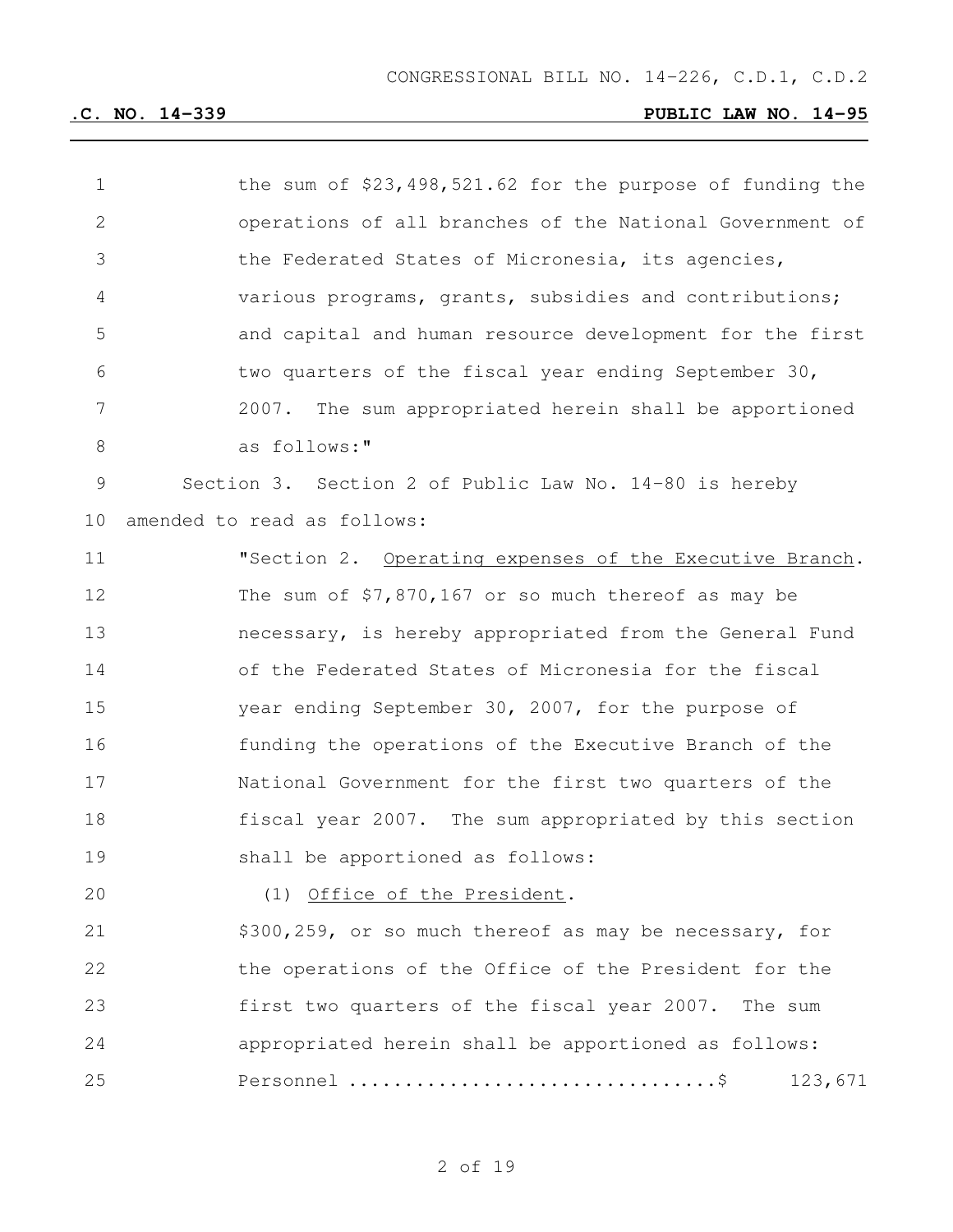| 1              |                                                                                        | 54,088  |
|----------------|----------------------------------------------------------------------------------------|---------|
| $\mathbf{2}$   | Contractual Services                                                                   | 75,000  |
| 3              |                                                                                        | 35,000  |
| $\overline{4}$ | Fixed Assets                                                                           | 12,500  |
| 5              | (2) Department of Foreign Affairs.                                                     |         |
| 6              | \$1,478,254, or so much thereof as may be                                              |         |
| 7              | necessary, for the operations of the                                                   |         |
| 8              | Department of Foreign Affairs for the first                                            |         |
| $\mathcal{G}$  | two quarters of the fiscal year 2007. The sum                                          |         |
| 10             | appropriated herein shall be apportioned as                                            |         |
| 11             | follows:                                                                               |         |
| 12             |                                                                                        | 586,105 |
| 13             | $Travel \dots \dots \dots \dots \dots \dots \dots \dots \dots \dots \dots \dots \dots$ | 70,030  |
| 14             | Contractual Services                                                                   | 687,454 |
| 15             |                                                                                        | 133,925 |
| 16             | Fixed Assets                                                                           | 740     |
| 17             | (3) Department of Finance and Administration.                                          |         |
| 18             | $$1,260,114$ , or so much thereof as may be                                            |         |
| 19             | necessary, for the operations of the                                                   |         |
| 20             | Department of Finance and Administration for                                           |         |
| 21             | the first two quarters of the fiscal year                                              |         |
| 22             | 2007.<br>The sum appropriated herein shall be                                          |         |
| 23             | apportioned as follows:                                                                |         |
| 24             |                                                                                        | 646,353 |
| 25             | Travel $\dots\dots\dots\dots\dots\dots\dots\dots\dots\dots\dots\dots$                  | 101,200 |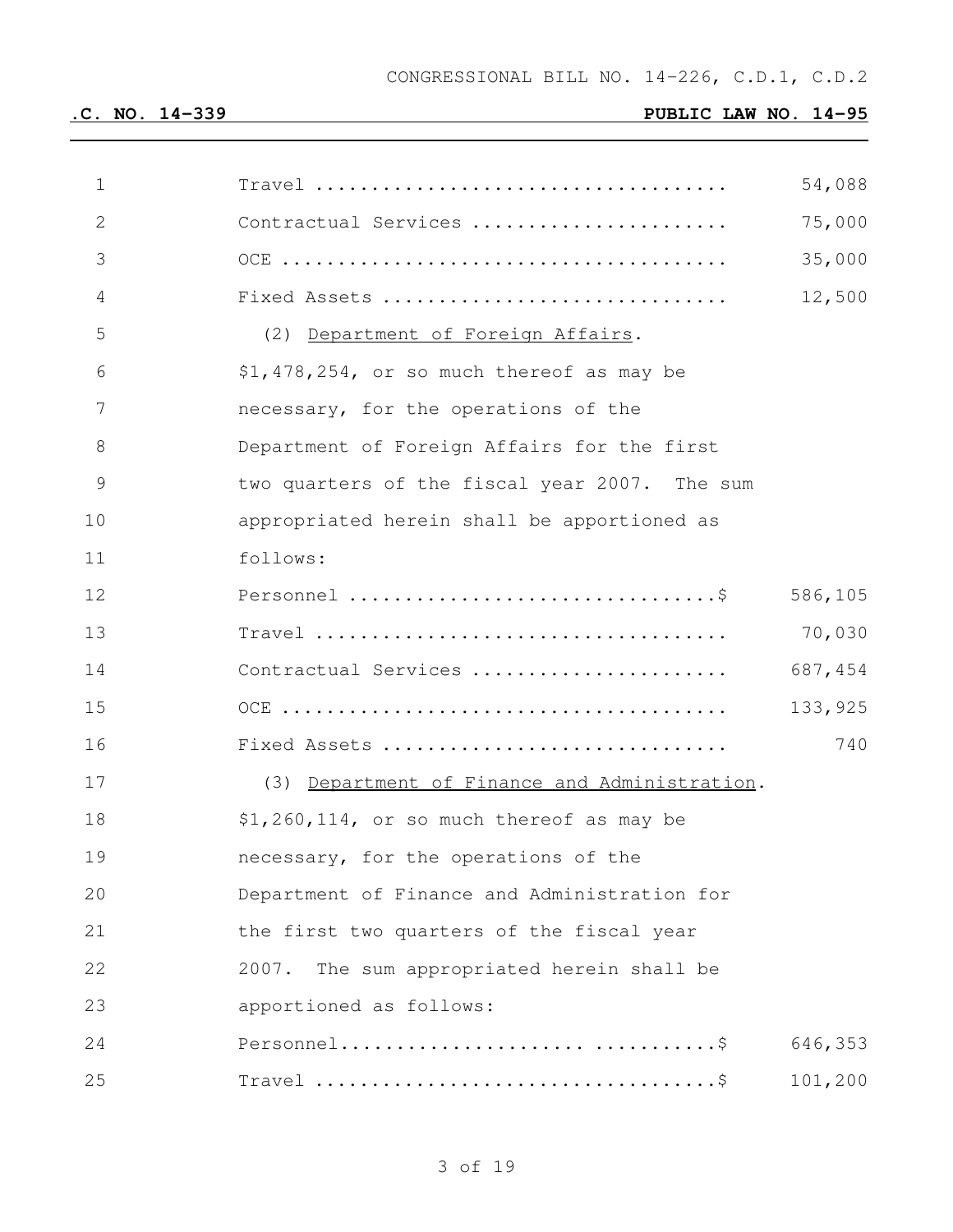| $\mathbf 1$   | Contractual Services                                                             | 326,044 |
|---------------|----------------------------------------------------------------------------------|---------|
| $\mathbf{2}$  |                                                                                  | 165,917 |
| 3             | Fixed Assets                                                                     | 20,600  |
| 4             | (4) Department of Economic Affairs.                                              |         |
| 5             | \$587,386, or so much thereof as may be                                          |         |
| 6             | necessary, for the operations of the                                             |         |
| 7             | Department of Economic Affairs for the first                                     |         |
| 8             | two quarters of the fiscal year 2007. The sum                                    |         |
| $\mathcal{G}$ | appropriated herein shall be apportioned as                                      |         |
| 10            | follows:                                                                         |         |
| 11            |                                                                                  | 416,663 |
| 12            | $Travel \dots \dots \dots \dots \dots \dots \dots \dots \dots \dots \dots \dots$ | 34,585  |
| 13            | Contractual Services                                                             | 56,138  |
| 14            | OCE                                                                              | 69,000  |
| 15            | Fixed Assets                                                                     | 11,000  |
| 16            | (5) Department of Transportation,                                                |         |
| 17            | Communication and Infrastructure.                                                |         |
| 18            | \$742,995, or so much thereof as may be                                          |         |
| 19            | necessary, for the operations of the                                             |         |
| 20            | Department of Transportation, Communications                                     |         |
| 21            | and Infrastructure for the first two quarters                                    |         |
| 22            | of the fiscal year 2007. The sum appropriated                                    |         |
| 23            | herein shall be apportioned as follows:                                          |         |
| 24            |                                                                                  | 289,971 |
| 25            |                                                                                  | 51,500  |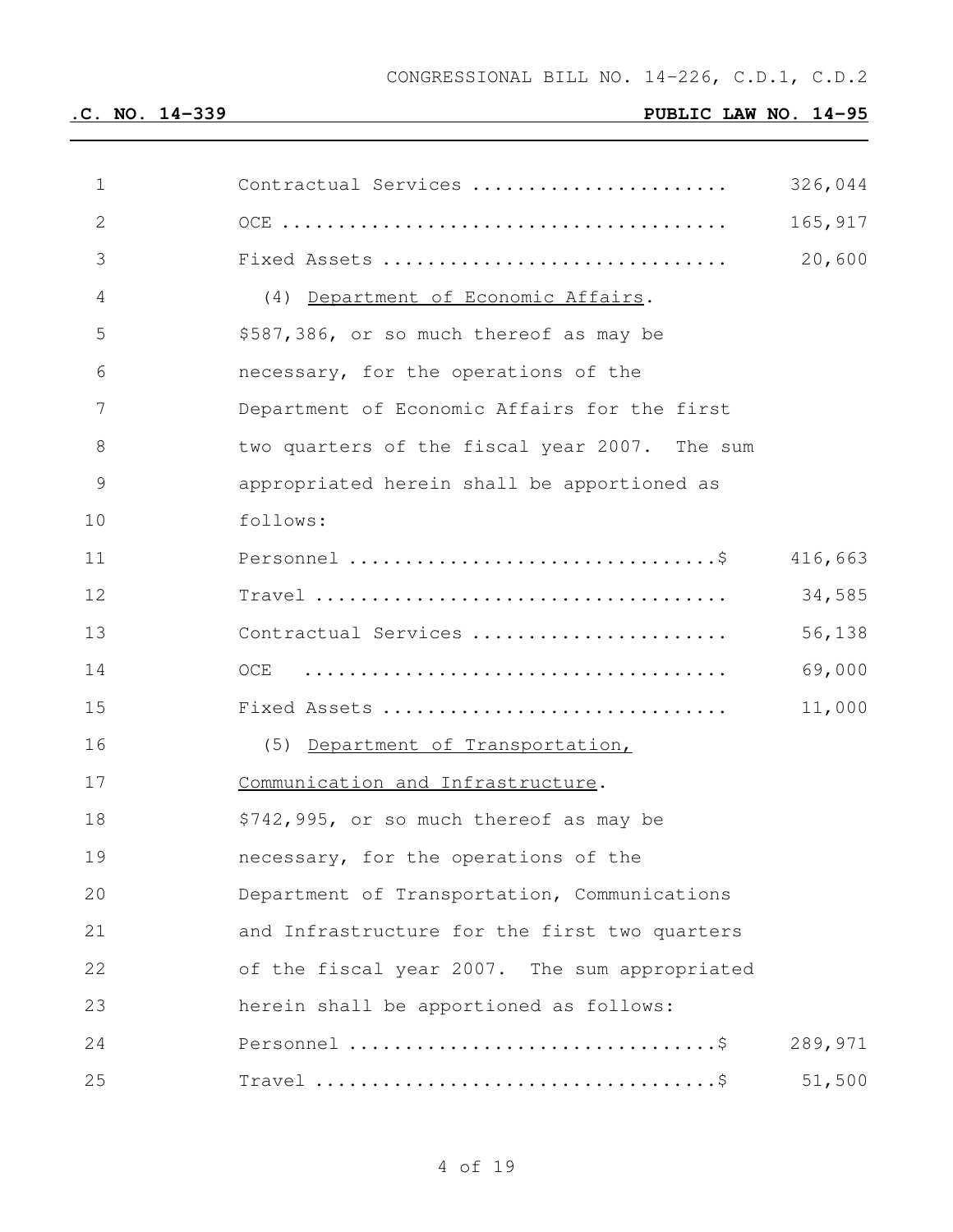| $\mathbf 1$  | Contractual Services                           | 362,524 |
|--------------|------------------------------------------------|---------|
| $\mathbf{2}$ |                                                | 35,000  |
| 3            | Fixed Assets                                   | 4,000   |
| 4            | (6) Department of Health, Education            |         |
| 5            | and Social Affairs.                            |         |
| 6            | \$1,355,344, or so much thereof as may be      |         |
| 7            | necessary, for the operations of the           |         |
| 8            | Department of Health, Education and Social     |         |
| 9            | Affairs for the first two quarters of the      |         |
| 10           | fiscal year 2007. Of the total funds           |         |
| 11           | appropriated herein, \$179,540 shall be deemed |         |
| 12           | to come from funds available under the amended |         |
| 13           | Compact for the education sector, \$383,582    |         |
| 14           | from the health sector, and \$643,843 from the |         |
| 15           | supplemental education grant (SEG) for fiscal  |         |
| 16           | year 2006, provided that, these funds shall    |         |
| 17           | not be allotted or obligated until such time   |         |
| 18           | as formal approval has been obtained in        |         |
| 19           | accordance with the Amended Compact of Free    |         |
| 20           | Association. The sum appropriated herein       |         |
| 21           | shall be apportioned as follows:               |         |
| 22           |                                                | 401,740 |
| 23           |                                                | 129,606 |
| 24           | Contractual Services                           | 93,194  |
| 25           |                                                | 728,454 |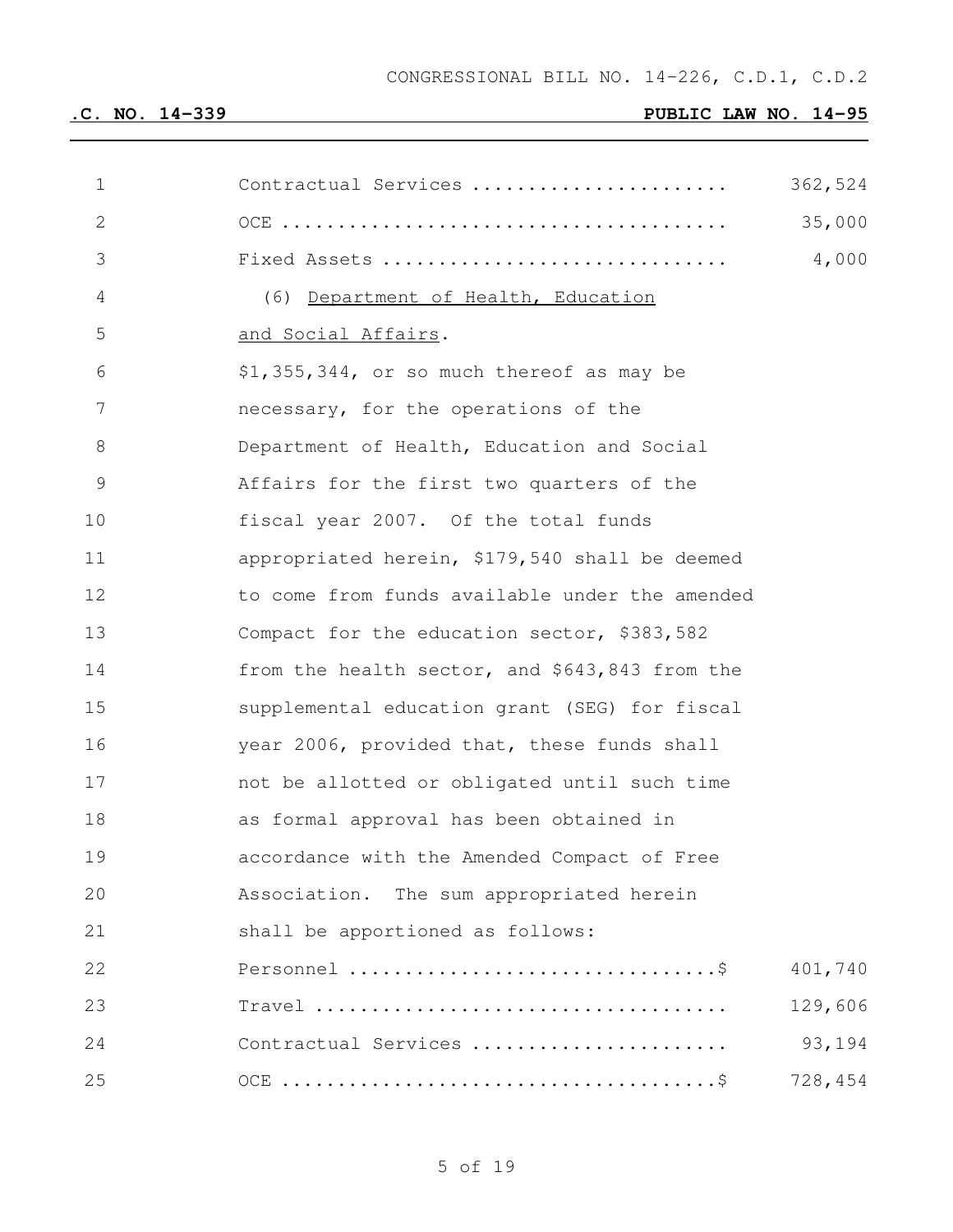| 1              | Fixed Assets                                   | 2,350   |
|----------------|------------------------------------------------|---------|
| $\mathbf{2}$   | (7) Department of Justice.                     |         |
| 3              | \$1,266,795, or so much thereof as may be      |         |
| $\overline{4}$ | necessary, for the operations of the           |         |
| 5              | Department of Justice for the first two        |         |
| 6              | quarters of the fiscal year 2007. The sum      |         |
| 7              | appropriated herein shall be apportioned as    |         |
| 8              | follows:                                       |         |
| 9              |                                                | 922,065 |
| 10             |                                                | 52,000  |
| 11             | Contractual Services                           | 60,050  |
| 12             |                                                | 232,680 |
| 13             | Fixed Assets                                   | $-0-$   |
| 14             | (8) Office of the Public Defender.             |         |
| 15             | \$317,996, or so much thereof as may be        |         |
| 16             | necessary, for the operations of the Office of |         |
| 17             | the Public Defender for the first two quarters |         |
| 18             | of the fiscal year 2007. The sum appropriated  |         |
| 19             | herein shall be apportioned as follows:        |         |
| 20             |                                                | 229,122 |
| 21             |                                                | 34,752  |
| 22             | Contractual Services                           | 26,022  |
| 23             |                                                | 23,675  |
| 24             | Fixed Assets                                   | 4,425   |
| 25             | (9) Office of Compact Management.              |         |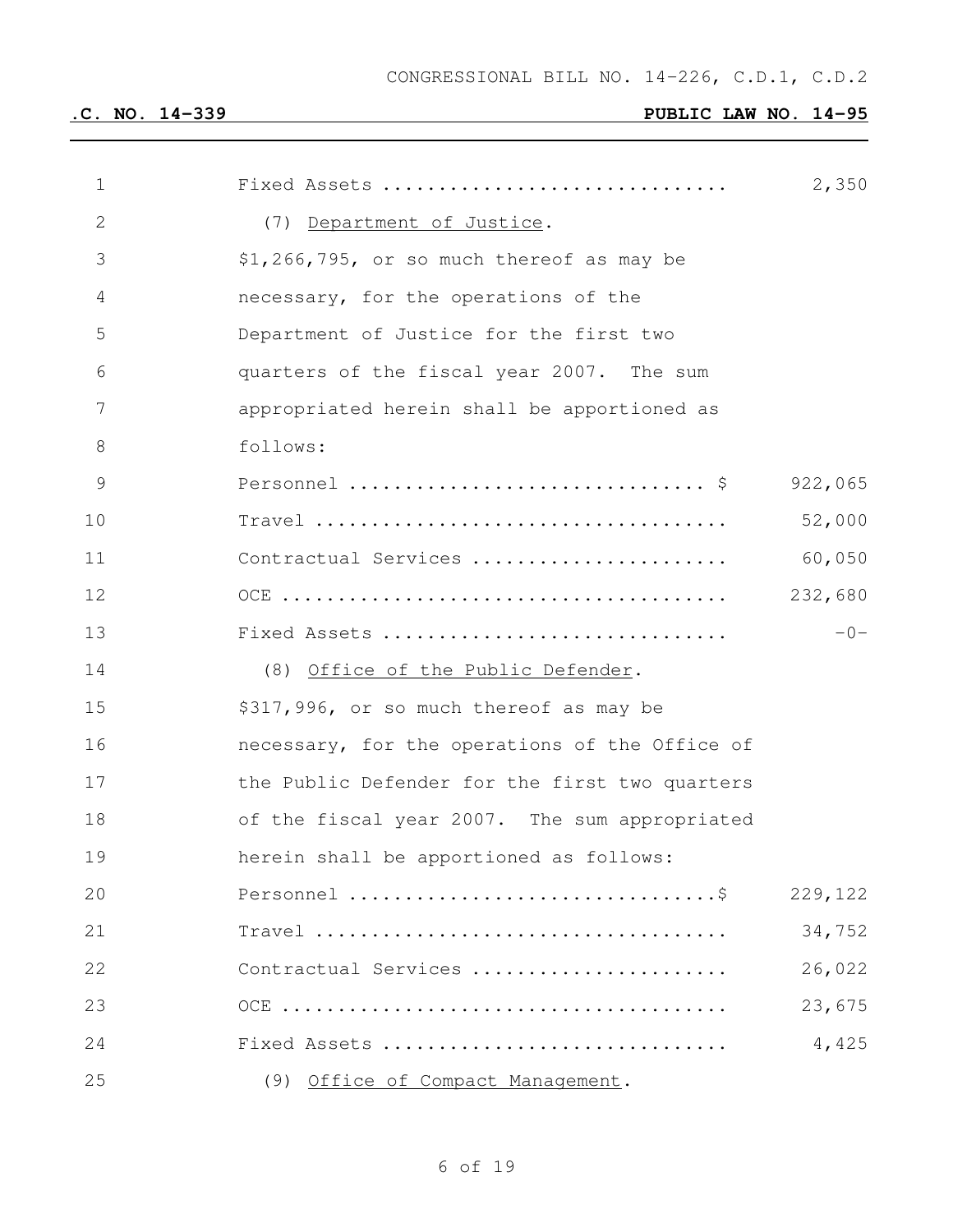| $\mathbf 1$     | \$561,024, or so much thereof as may be                |
|-----------------|--------------------------------------------------------|
| $\mathbf{2}$    | necessary, for the operations of the Office of         |
| 3               | Compact Management for the first two quarters          |
| 4               | of the fiscal year 2007. Of the total funds            |
| 5               | appropriated herein, \$300,000 shall be deemed         |
| 6               | to come from funds available under the amended         |
| $7\phantom{.0}$ | Compact carryover from fiscal year 2005 and            |
| 8               | shall be used for foreign consultant fees,             |
| 9               | provided that, these funds shall not be                |
| 10              | allotted or obligated until such time as               |
| 11              | formal approval has been obtained in                   |
| 12              | accordance with the amended Compact. The sum           |
| 13              | appropriated herein shall be apportioned as            |
| 14              | follows:                                               |
| 15              | 48,624                                                 |
| 16              | 35,000                                                 |
| 17              | Contractual Services<br>451,400                        |
| 18              | 17,000                                                 |
| 19              | $9,000$ "<br>Fixed Assets                              |
| 20              | Section 4. Section 5 of Public Law No. 14-80 is hereby |
| 21              | amended to read as follows:                            |
| 22              | "Section 5. Operating Expenses of the Public           |
| 23              | Auditor's Office. The sum of \$662,876 or so           |
| 24              | much thereof as may be necessary, is hereby            |
| 25              | appropriated from the General Fund of the              |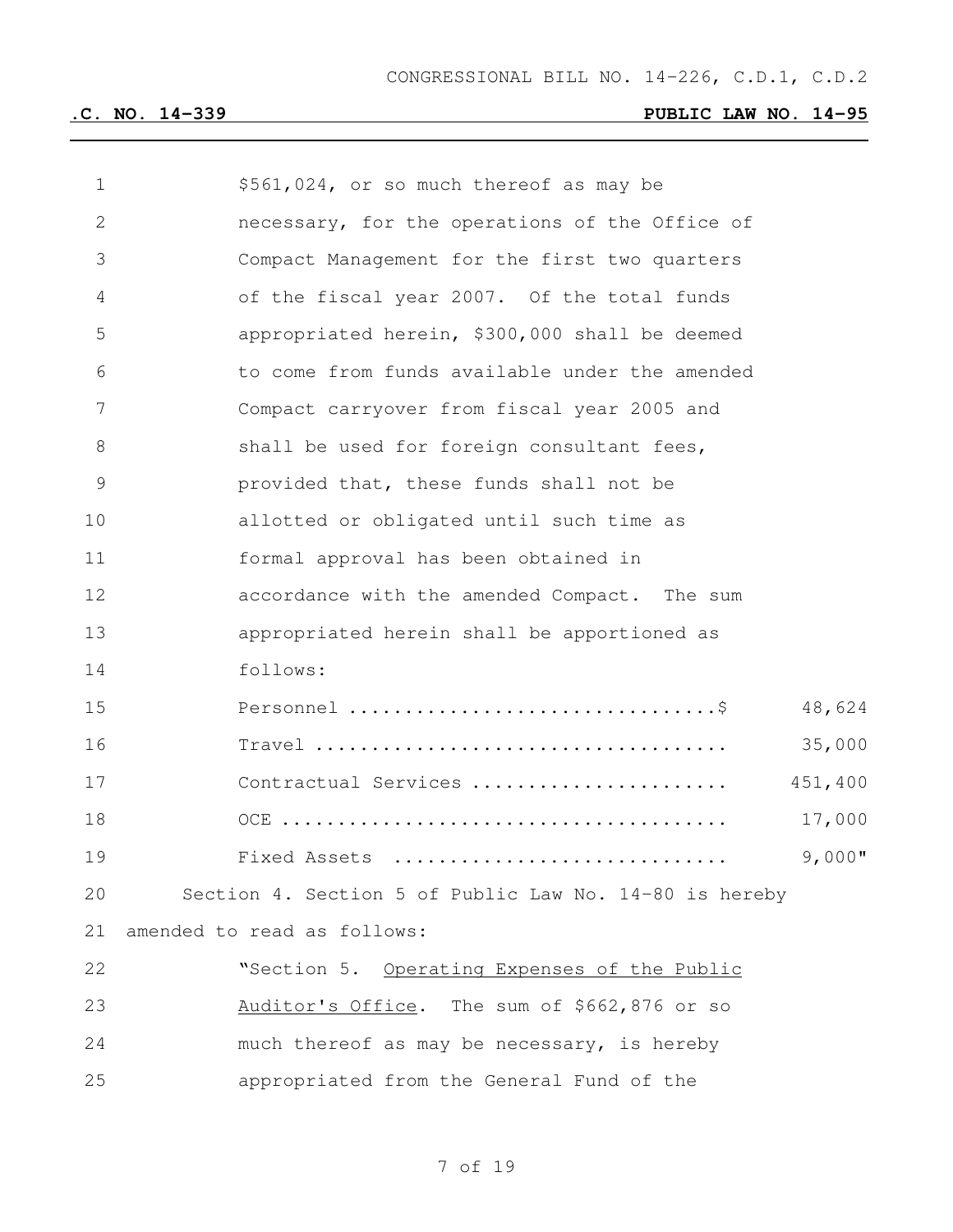| $\mathbf 1$  | Federated States of Micronesia for the fiscal           |
|--------------|---------------------------------------------------------|
| $\mathbf{2}$ | year ending September 30, 2007, for the                 |
| 3            | operations of the National Office of the                |
| 4            | Public Auditor for the first two quarters of            |
| 5            | the fiscal year 2007. Of the total funds                |
| 6            | appropriated herein, \$261,284 shall be deemed          |
| 7            | to come from funds available under the                  |
| 8            | amended Compact for Public Sector Capacity              |
| 9            | Building and shall be used to establish a               |
| 10           | sub-office in Chuuk State, provided that,               |
| 11           | these funds shall not be allotted or                    |
| 12           | obligated until such time as formal approval            |
| 13           | has been obtained in accordance with the                |
| 14           | amended Compact. The sum appropriated by                |
| 15           | this section shall be apportioned as follows:           |
| 16           | 192,642                                                 |
| 17           | 80,000                                                  |
| 18           | 100,950<br>Contractual Services                         |
| 19           | 26,000<br>OCE                                           |
| 20           | 2,000<br>Fixed Assets                                   |
| 21           | Establishment of Chuuk Sub-office  261,284"             |
| 22           | Section 5. Section 8 of Public Law No. 14-80 is hereby  |
| 23           | amended to read as follows:                             |
| 24           | "Section 8. Grants, Subsidies and Contributions.<br>The |
| 25           | sum of \$3,125,252.62 or so much thereof as may be      |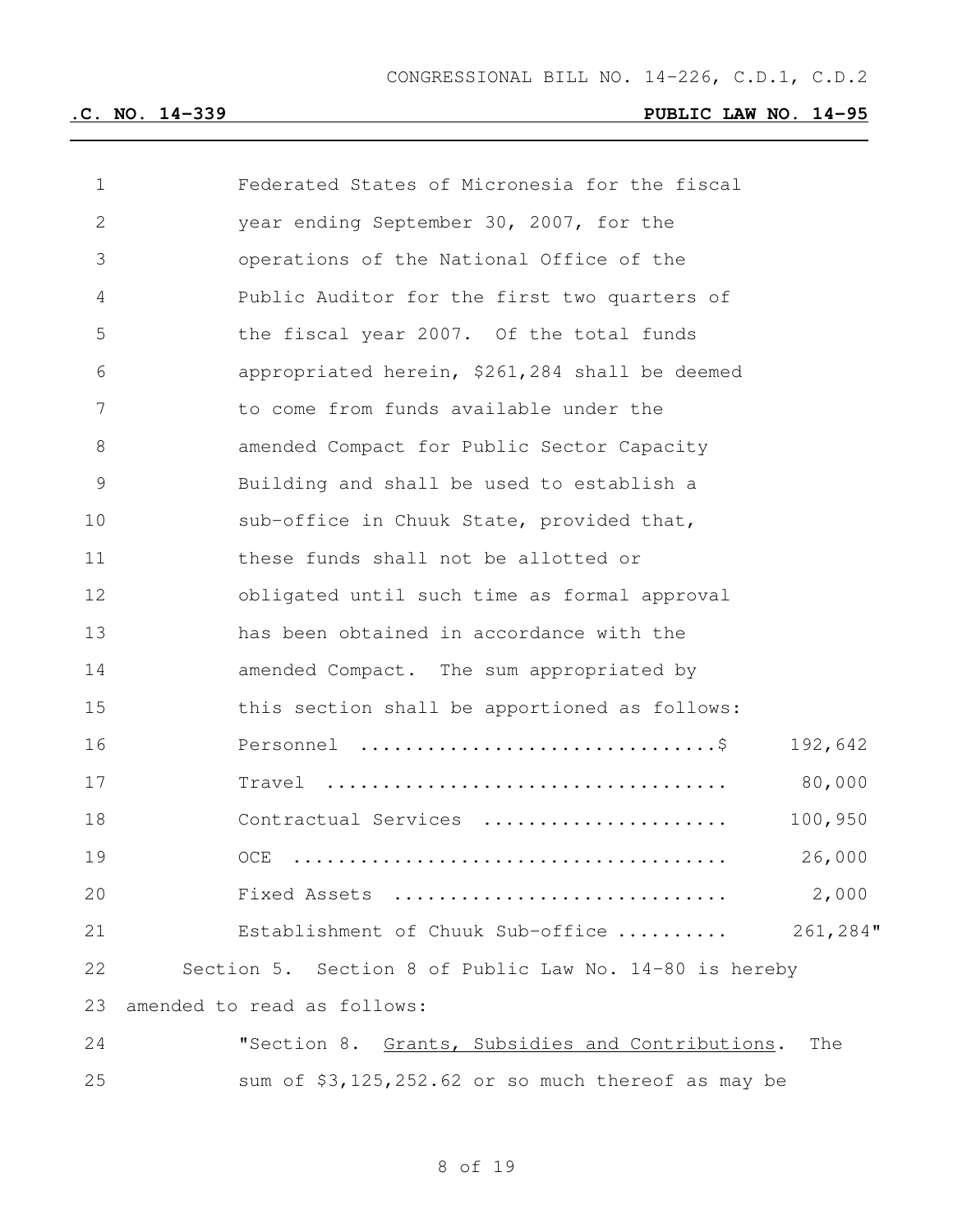| 1            | necessary, is hereby appropriated from the General Fund |
|--------------|---------------------------------------------------------|
| $\mathbf{2}$ | of the Federated States of Micronesia for the fiscal    |
| 3            | year ending September 30, 2007, for the following       |
| 4            | grants, subsidies and contributions during fiscal year  |
| 5            | 2007. The sum appropriated by this section shall be     |
| 6            | apportioned as follows:                                 |
| 7            | (1) Department of Foreign Affairs.                      |
| $8\,$        | 46,000<br>(a) Pacific Islands Forum Secretariat \$      |
| 9            | (b) Secretariat for the Pacific                         |
| 10           | Community (SPC)<br>56,000                               |
| 11           | 60,000<br>(c) UN and Specialized Agencies (UN)          |
| 12           | (d) UN Economic and Social Commission                   |
| 13           | 5,000<br>for Asia and the Pacific (ESCAP)               |
| 14           | (e) East-West Center<br>5,000                           |
| 15           | (f) United Nations Development                          |
| 16           | Program (UNDP)<br>23,500                                |
| 17           | (g) Activities in preparation for the                   |
| 18           | 75,000<br>establishment of an FSM embassy in Beijing.   |
| 19           | (2) Department of Finance and Administration.           |
| 20           | (a) National Authorizing Committee                      |
| 21           | $-0-$                                                   |
| 22           | 2,000<br>OCO Membership Fee<br>(b)                      |
| 23           | (c) Maintenance fee for Financial Management            |
| 24           | 60,000<br>Information System                            |
| 25           | (3) Department of Economic Affairs.                     |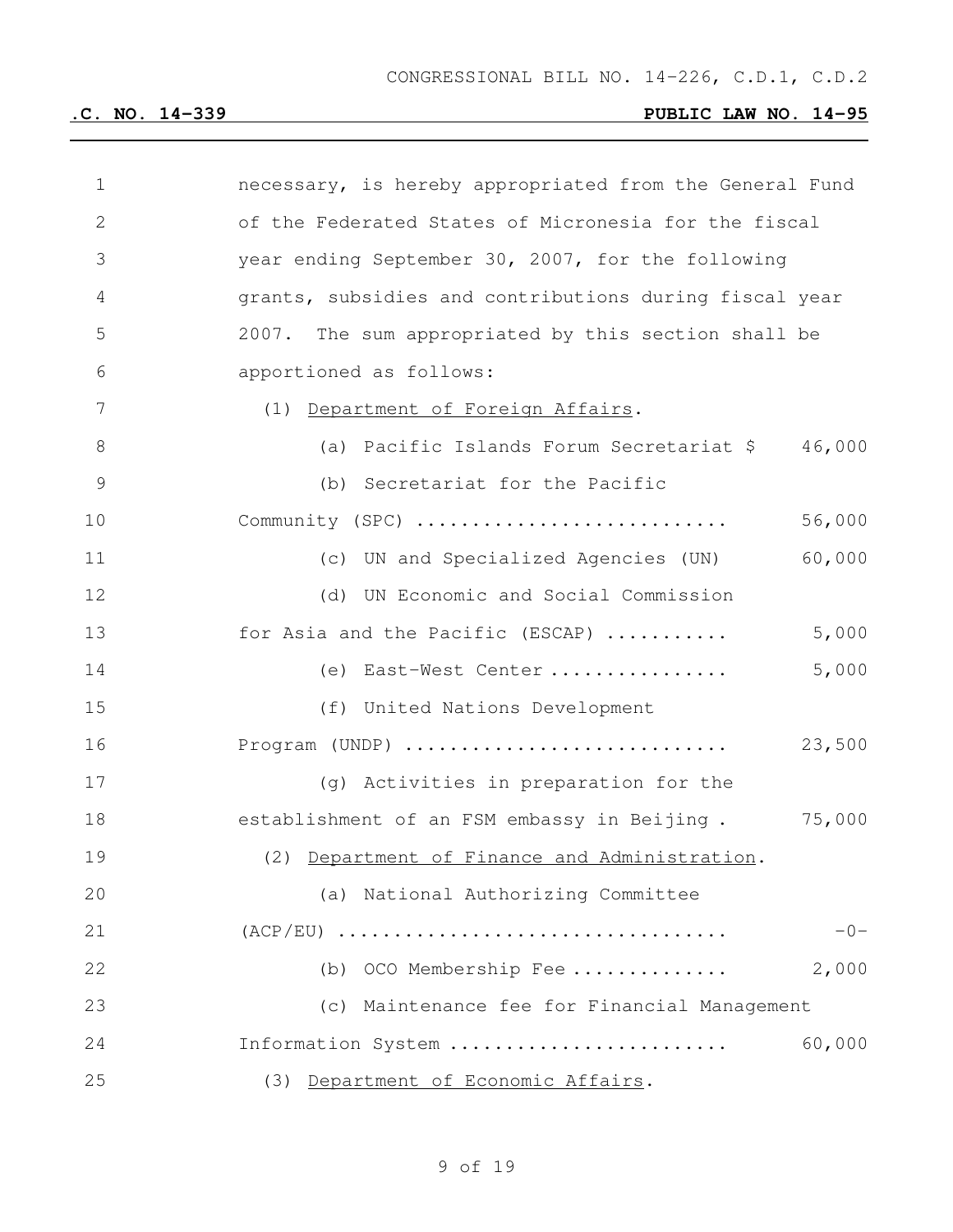| $\mathbf 1$    | (a) Pacific Islands Development Program \$ 15,000 |        |
|----------------|---------------------------------------------------|--------|
| $\mathbf{2}$   | (b) Forum Fisheries Agency (FFA)                  | 21,000 |
| 3              | (c) UN Development Program                        | 3,000  |
| $\overline{4}$ | (d) Coordinating Committee for Offshore           |        |
| 5              | Minerals Prospecting (SOPAC)                      | 40,000 |
| 6              | (e) Pacific Asia Travel Association.              | 5,000  |
| $7\phantom{.}$ | (f) UN Environmental Program (UNEP).              | 600    |
| $\,8\,$        | (g) Western Forestry Leadership                   |        |
| $\mathcal{G}$  | Coalition                                         | $-0-$  |
| 10             | (h) Seaframe Program                              | $-0-$  |
| 11             | (i) Food Agriculture Organization (FAO) 4,700     |        |
| 12             | (j) UN Framework Convention                       | 250    |
| 13             | (k) National Association of State                 |        |
| 14             | Foresters                                         | $-0-$  |
| 15             | (1) National Environmental                        |        |
| 16             | Speech Contest                                    | $-0-$  |
| 17             | $(m)$ FA/TCP Matching                             | 34,500 |
| 18             | (n) Matching for SPC Projects                     | 60,000 |
| 19             | (o) Tourism activities, provided                  |        |
| 20             | that, no funds shall be allotted until such       |        |
| 21             | time as the Tourism Unit has submitted a plan     |        |
| 22             | for the use of the funds to the Standing          |        |
| 23             | Committee on Resources and Development and        |        |
| 24             | received written approval of the plan from        |        |
| 25             | the Chairman of the Committee \$                  | 50,000 |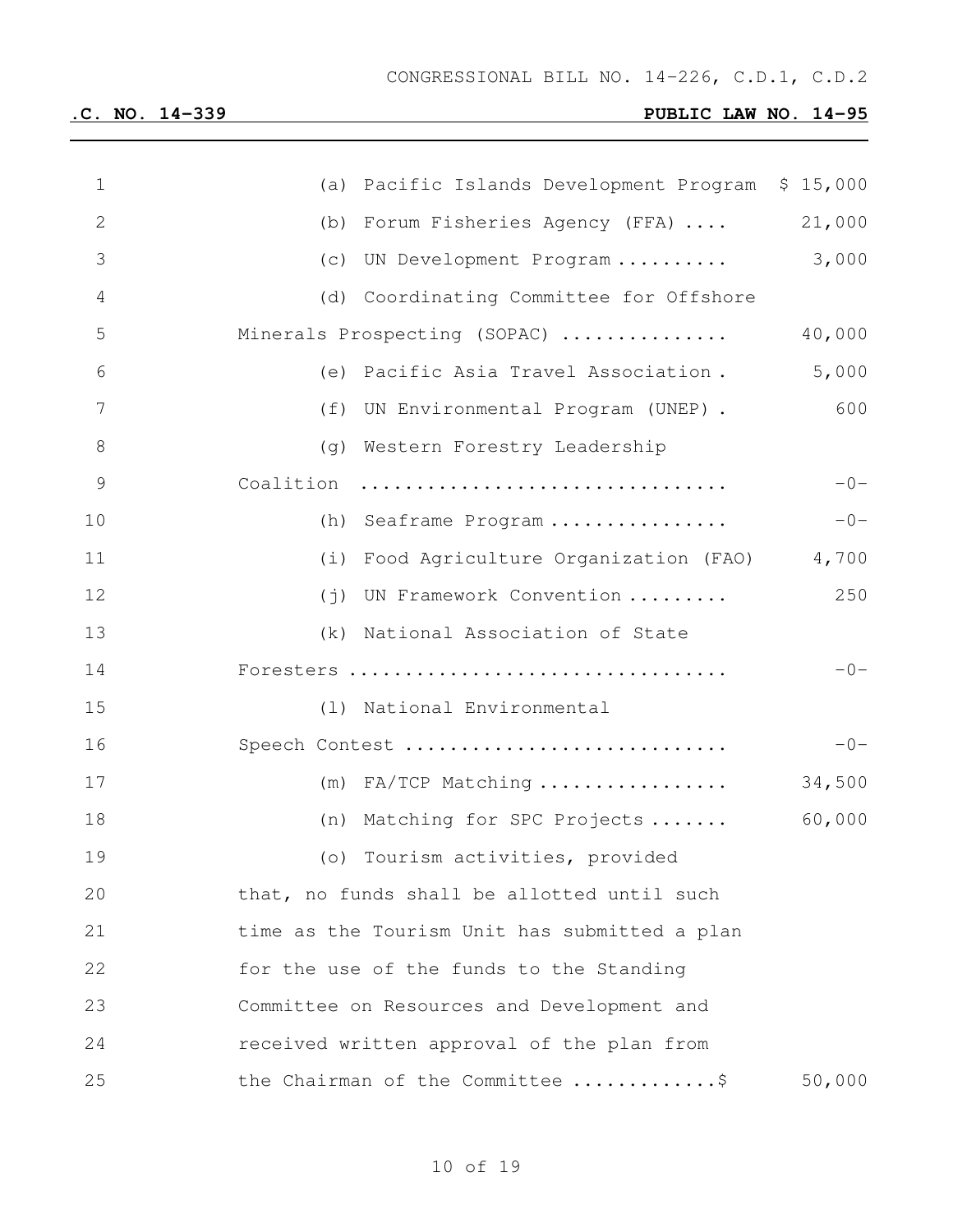| $\mathbf 1$     | (4) Department of Health, Education and      |         |
|-----------------|----------------------------------------------|---------|
| $\mathbf{2}$    | Social Affairs.                              |         |
| 3               | (a) UN Fund for Population                   |         |
| $\overline{4}$  | Activity (UNFPA)                             | 3,000   |
| 5               | (b) South Pacific Regional                   |         |
| 6               | Environmental Program (SPREP)                | 7,375   |
| $7\phantom{.0}$ | (c) Aid to Non-Public Schools                | 300,000 |
| $8\,$           | (d) Financial Assistance to FSM              |         |
| $\mathcal{G}$   | Students attending College of Marshalls      |         |
| 10              | and Palau Community College                  | 50,000  |
| 11              | (e) World Health Organization (WHO) . 41,385 |         |
| 12              | (f) National Board of Nursing                | 10,000  |
| 13              | (g) Pacific Islands Health                   |         |
| 14              | Officers Association                         | 20,000  |
| 15              | (h) National Close-Up Local Program.         | 64,000  |
| 16              | (i) FSM Amateur Sports Association           | 20,000  |
| 17              | (j) College of Micronesia Board (COM)        | 5,000   |
| 18              | (k) Association of Territorial               |         |
| 19              | Health Organization                          | 2,000   |
| 20              | (1)<br>FSM Red Cross                         | 70,000  |
| 21              | (m)<br>UNESCO                                | 4,000   |
| 22              | Independent professional<br>(n)              |         |
| 23              | evaluations, including but not limited to    |         |
| 24              | the evaluation of the national student       |         |
| 25              | testing systems and a personnel audit of     |         |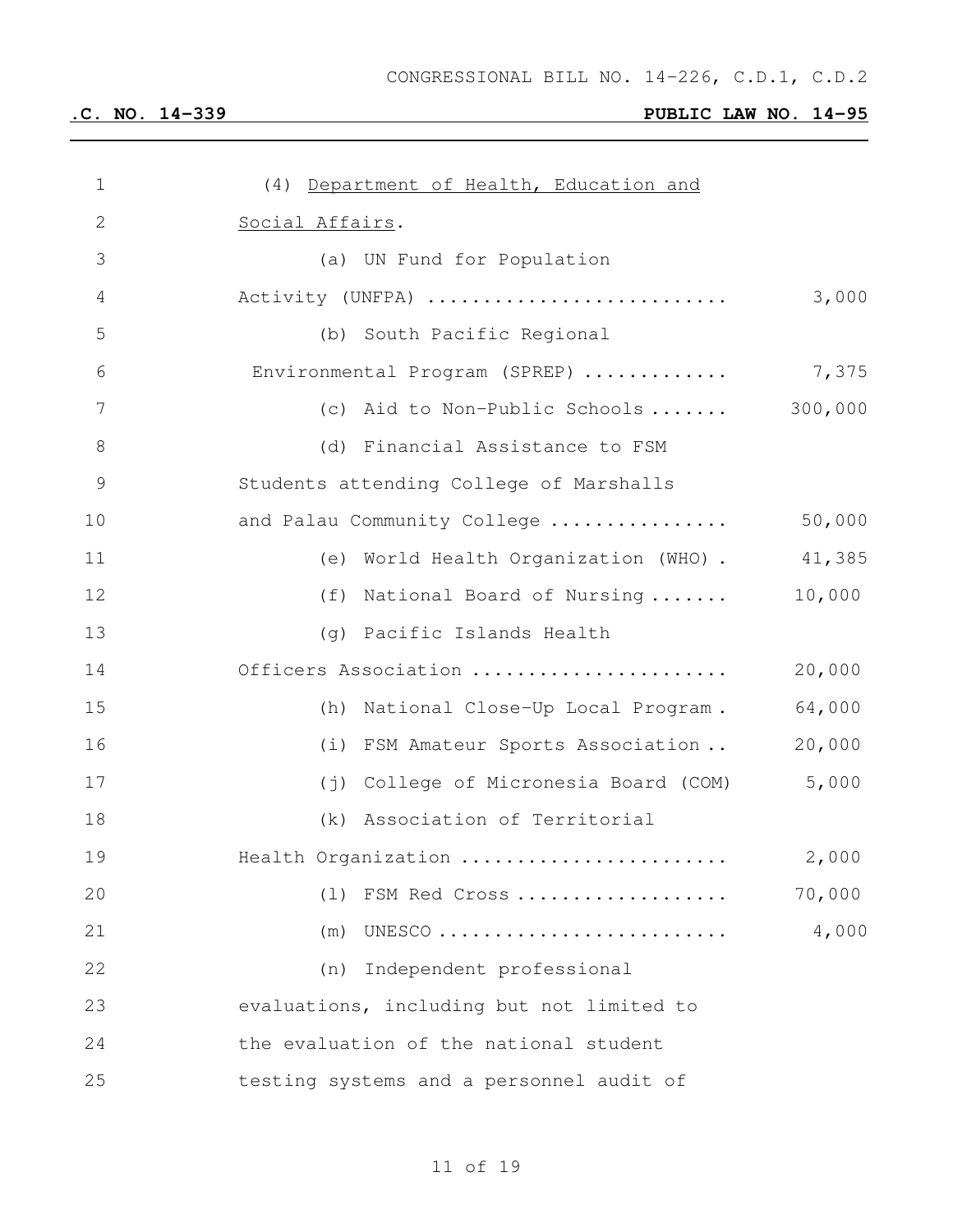| 1  | the Chuuk State school system, provided           |
|----|---------------------------------------------------|
| 2  | that all funds appropriated herein shall be       |
| 3  | deemed to come from funds available under         |
| 4  | the amended Compact for the Education             |
| 5  | Sector, and provided that, these funds            |
| 6  | shall not be                                      |
| 7  | allotted or obligated until such time as          |
| 8  | formal approval has been obtained in              |
| 9  | accordance with the amended Compact \$<br>200,000 |
| 10 | (o) Fuel, utilities, communication,               |
| 11 | equipment and contractual services for the        |
| 12 | Division of Education, provided that all          |
| 13 | funds appropriated herein shall be deemed         |
| 14 | to come from funds available under the            |
| 15 | amended Compact for the Education Sector,         |
| 16 | and provided that, these funds shall not be       |
| 17 | allotted or obligated until such time as          |
| 18 | formal approval has been obtained in              |
| 19 | accordance with the amended Compact<br>45,068     |
| 20 | (p) \$57,000 for Division of Health               |
| 21 | projects and programs, provided that, all         |
| 22 | funds appropriated herein shall be deemed         |
| 23 | to come from funds available under the            |
| 24 | amended Compact for the Health Sector, and        |
| 25 | provided that, these funds shall not be           |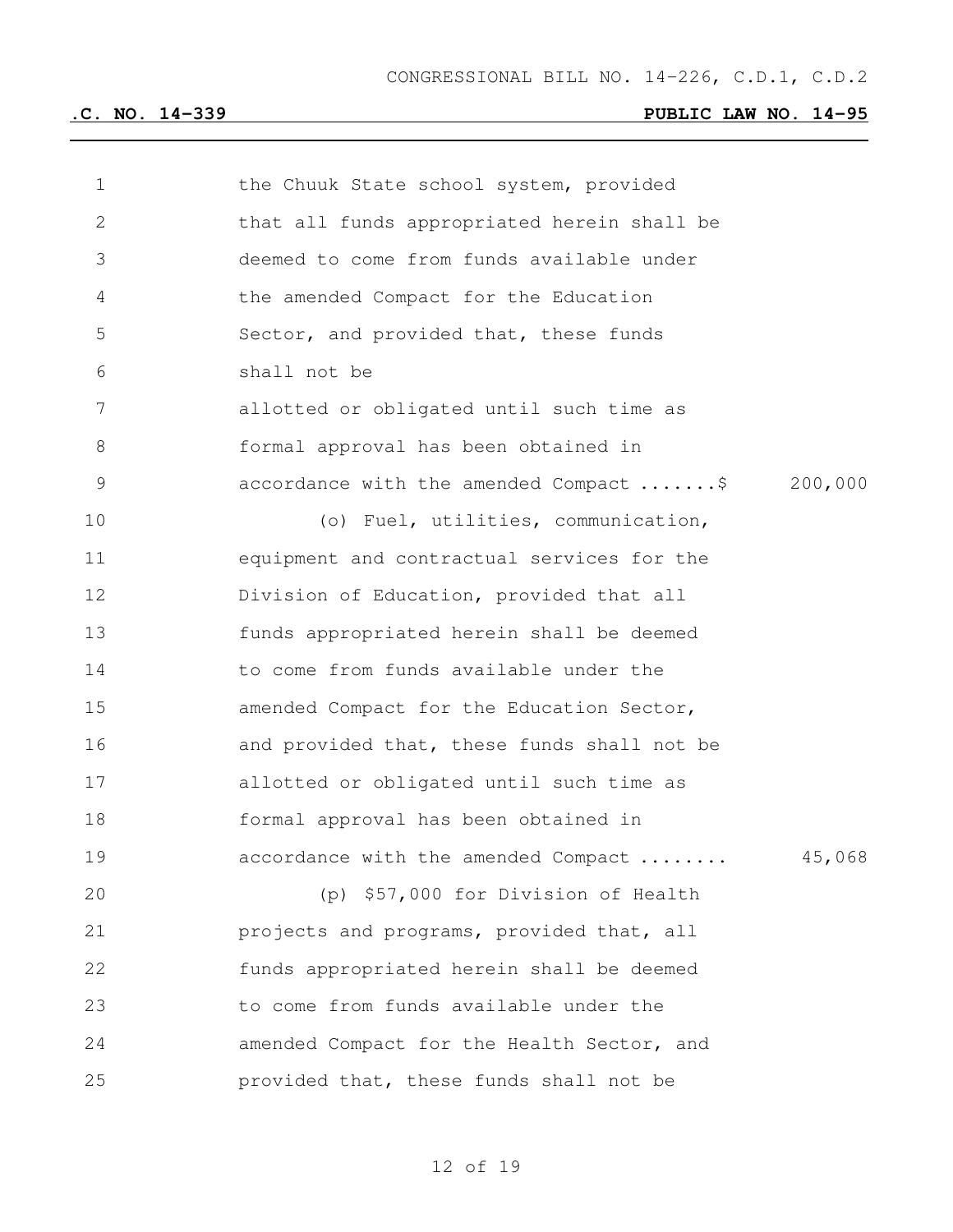| $\mathbf 1$   | allotted or obligated until such time as    |         |
|---------------|---------------------------------------------|---------|
| 2             | formal approval has been obtained in        |         |
| 3             | accordance with the amended Compact. The    |         |
| 4             | sum appropriated herein shall be            |         |
| 5             | apportioned as follows:                     |         |
| 6             | (i) Projected shortfalls in                 |         |
| 7             | communications \$                           | 2,000   |
| $8\,$         | (ii) Drugs and medical supplies             |         |
| $\mathcal{G}$ | for Mental Health & Substance Abuse Program | 10,000  |
| 10            | (iii) Contracting off-island                |         |
| 11            | visiting medical specialists                | 28,000  |
| 12            | (iv) TB & STD clinic supplies               |         |
| 13            | for the State governments                   | 3,000   |
| 14            | (v) Travel for off-island                   |         |
| 15            | visiting medical specialists                | 14,000  |
| 16            | (q) National Scholarship Fund,              |         |
| 17            | provided that, all funds appropriated       |         |
| 18            | herein shall be deemed to come from funds   |         |
| 19            | available from the Supplemental Education   |         |
| 20            | Grant (SEG) for fiscal year 2006, and       |         |
| 21            | provided that, these funds shall not be     |         |
| 22            | allotted or obligated until such time as    |         |
| 23            | formal approval has been obtained in        |         |
| 24            | accordance with the amended Compact         | 141,777 |
| 25            | (5) Department of Transportation,           |         |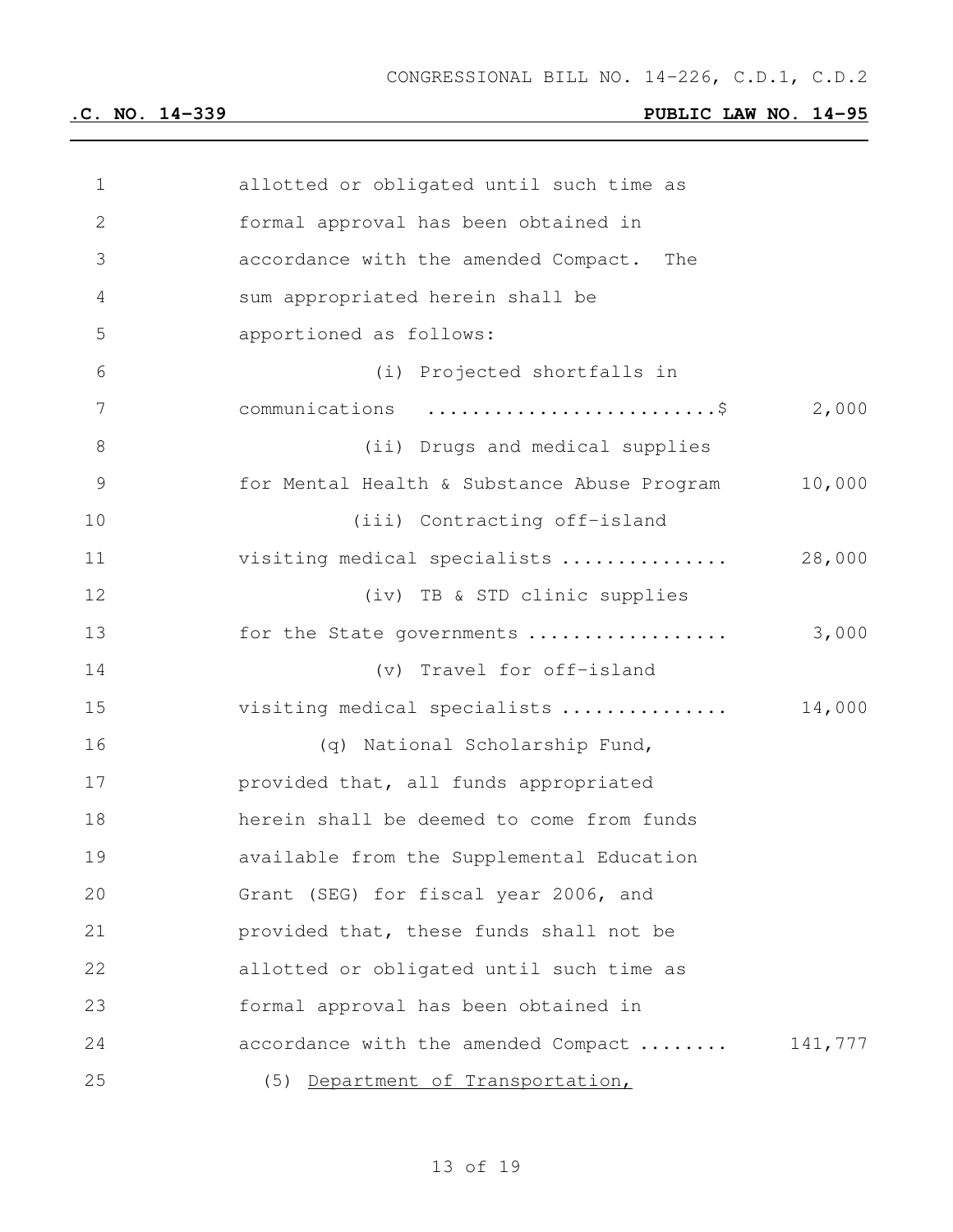| $\mathbf 1$     | Communications and Infrastructure.             |         |
|-----------------|------------------------------------------------|---------|
| $\mathbf{2}$    | (a) Asia-Pacific Telecommunity (APT) \$        | 7,640   |
| 3               | (b) International Telecommunications           |         |
| $\overline{4}$  | Union (ITU)                                    | 55,000  |
| 5               | (c) International Civil Aviation               |         |
| 6               | Organization                                   | 28,050  |
| $7\phantom{.0}$ | (d) Micronesian Shipping Commission.           | 10,000  |
| 8               | (e) FSM Capital Energy/Utilities  300,000      |         |
| $\mathcal{G}$   | (f) Marine and aviation                        |         |
| 10              | skills updating                                | 50,000  |
| 11              | (6) Coconut Development Authority (CDA).       |         |
| 12              | (a) Copra Subsidy                              | 50,000  |
| 13              | (b) Asia Pacific Coconut                       |         |
| 14              | Community (APCC)                               | $-0-$   |
| 15              | (c) Pilot Plant Project $49,300$               |         |
| 16              | (7) Other Grants, Subsidies and Contributions. |         |
| 17              | (a) Kosrae Judiciary                           |         |
| 18              |                                                | 30,000  |
| 19              | (b) Pohnpei Judiciary                          |         |
| 20              |                                                | 45,000  |
| 21              | Chuuk Judiciary subsidy<br>(C)                 | 45,000  |
| 22              | Yap Judiciary subsidy<br>(d)                   | 20,000  |
| 23              | COM Treaty Obligations<br>(e)                  | 25,000  |
| 24              | (f) Micronesian Legal Services                 |         |
| 25              |                                                | 150,000 |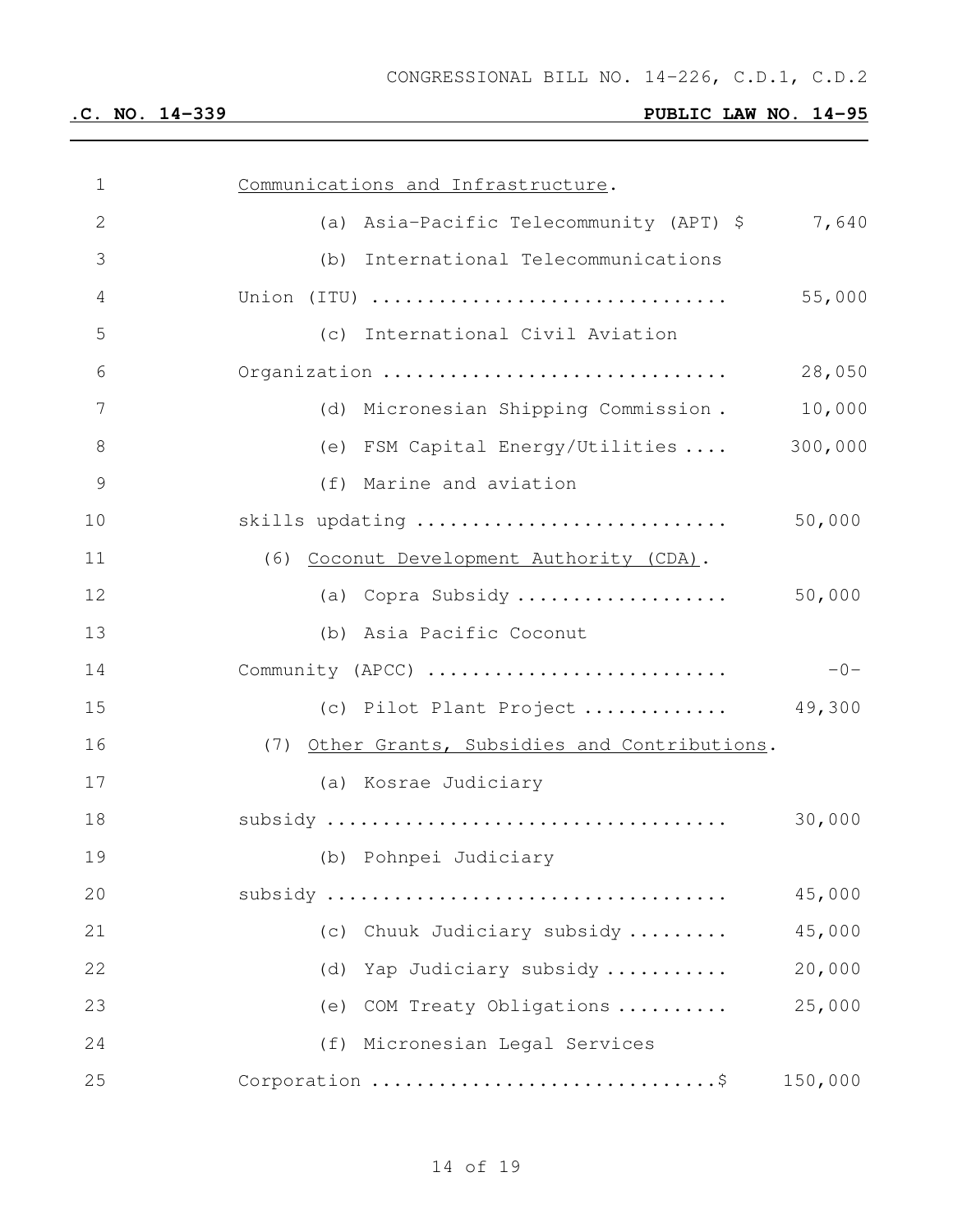| 1  | (g) States Joint Law Enforcement,                        |
|----|----------------------------------------------------------|
| 2  | provided that \$25,000 shall go to Kosrae                |
| 3  | State, \$50,000 shall go to Pohnpei State,               |
| 4  | \$50,000 shall go to Chuuk State and \$25,000            |
| 5  | 150,000<br>shall go to Yap State                         |
| 6  | 16,000<br>(h) Tuna Commission Membership                 |
| 7  | (i) Disaster Assistance Emergency                        |
| 8  | 200,000<br>Fund (DAEF) Matching                          |
| 9  | 43,500<br>(k) Maritime Boundary Delimitation             |
| 10 | (1) Yap Judiciary subsidy to be used                     |
| 11 | solely to fund scholarships for citizens of              |
| 12 | 10,000<br>Yap who are studying law                       |
| 13 | (m) Passport Revolving Fund  233,607.62"                 |
| 14 | Section 6. Section 9 of Public Law No. 14-80 is hereby   |
| 15 | amended to read as follows:                              |
| 16 | "Section 9. Capital and Human Resource Development.      |
| 17 | The sum of \$8,555,333, or so much thereof as may be     |
| 18 | necessary, is hereby appropriated from the General Fund  |
| 19 | of the Federated States of Micronesia for the fiscal     |
| 20 | year ending September 30, 2007, for the following        |
| 21 | capital improvements, development programs and projects  |
| 22 | and human resource development. The sum appropriated by  |
| 23 | this section shall be apportioned as follows:            |
| 24 | (1) College of Micronesia-FSM.                           |
| 25 | \$6,272,833, or so much thereof as may be necessary, for |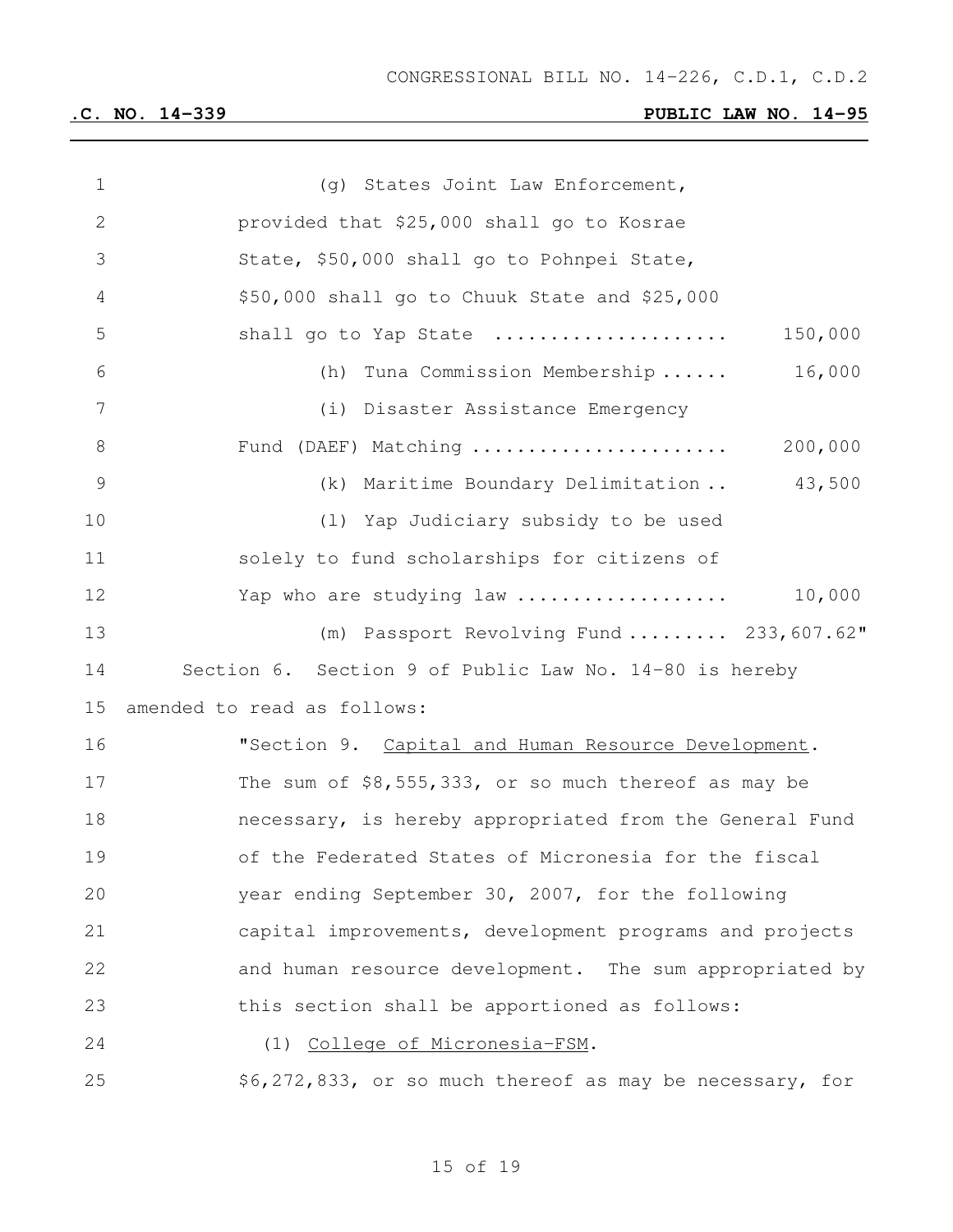| 1           | the operations, programs and projects of the College |
|-------------|------------------------------------------------------|
| 2           | during fiscal year 2007. The sum appropriated herein |
| 3           | shall be apportioned as follows:                     |
| 4           | (a) COM-FSM operations, PROVIDED THAT                |
| 5           | all funds appropriated herein shall be deemed        |
| 6           | to come from funds available under the amended       |
| 7           | Compact for the Education Sector, provided           |
| $8\,$       | further that, \$52,833 of these funds shall be       |
| $\mathsf 9$ | used only for fuel, utilities, communication,        |
| 10          | equipment and contractual services, and              |
| 11          | provided that, these funds shall not be              |
| 12          | allotted or obligated until such time as             |
| 13          | formal approval has been obtained in                 |
| 14          | accordance with the Amended Compact of Free          |
| 15          | Association \$<br>3,852,833                          |
| 16          | 650,000<br>(b) Fisheries and Maritime Institute      |
| 17          | (c) COM-FSM State Campus Facility                    |
| 18          | Improvement, PROVIDED THAT the sum                   |
| 19          | appropriated herein shall be deemed to come          |
| 20          | from funds available under the                       |
| 21          | amended Compact for Infrastructure Development       |
| 22          | Sector and, provided that, these funds shall         |
| 23          | not be allotted or obligated until such time         |
| 24          | as formal approval has been obtained in              |
| 25          | accordance with the Amended Compact of Free          |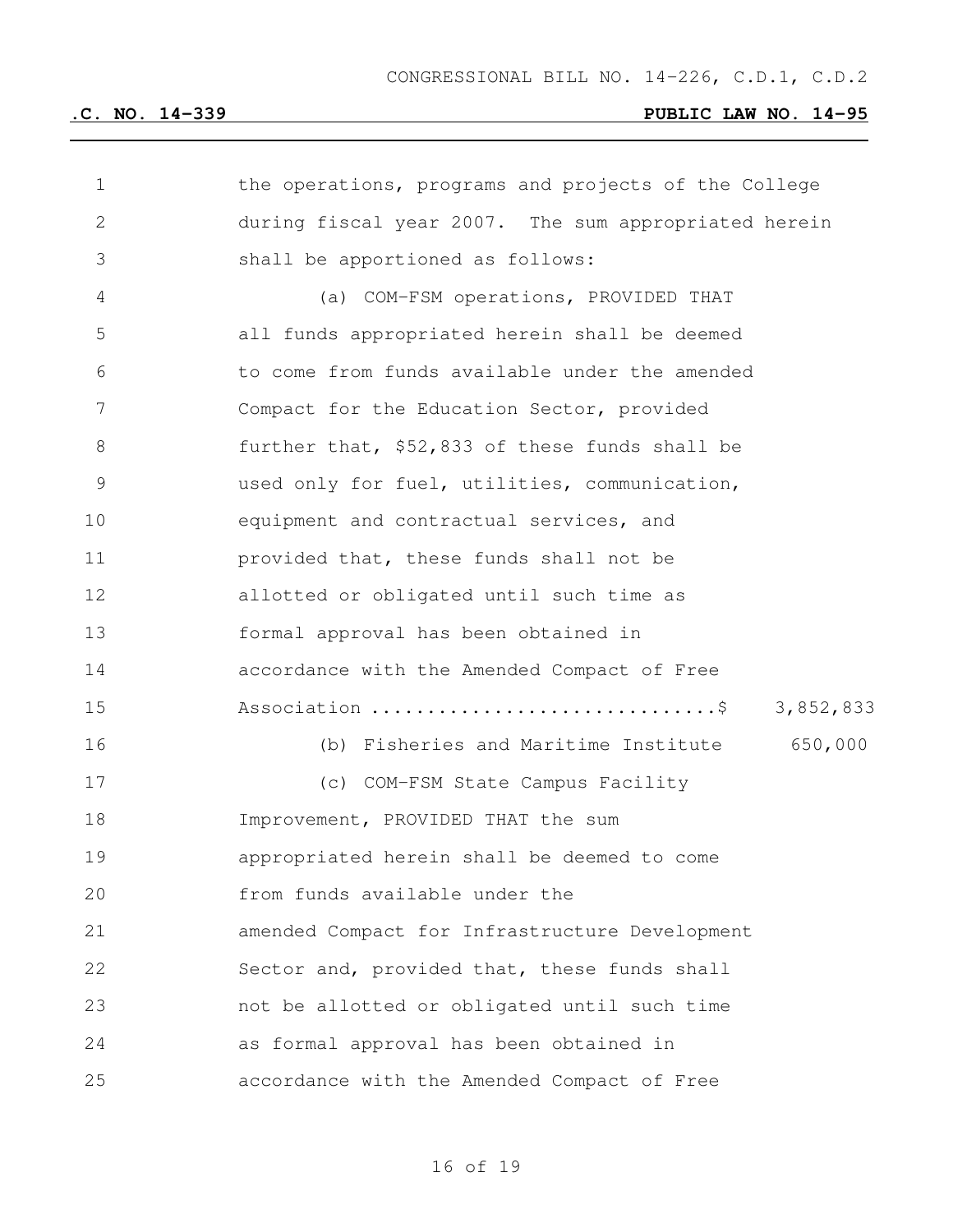| $\mathbf 1$    | Association \$ 1,500,000                        |
|----------------|-------------------------------------------------|
| $\mathbf{2}$   | (d) COM-FSM Work Study Program,                 |
| 3              | PROVIDED THAT the General Fund shall be         |
| $\overline{4}$ | reimbursed for any expenditures under this      |
| 5              | subsection from Supplemental Education Grant    |
| 6              | (SEG) funds for fiscal year 2007 once these     |
| 7              | 270,000<br>funds are made available             |
| $8\,$          | (2) Department of Finance and Administration.   |
| $\mathcal{G}$  | 50,000<br>(a) National Staff Upgrading          |
| 10             | $-0-$<br>(b) Asian Development Bank MLFC Loan   |
| 11             | (3) Department of Economic Affairs.             |
| 12             | 100,000<br>(a) FSM Tourism Promotion            |
| 13             | 75,000<br>(b) FSM Trade and FDI Project         |
| 14             | 125,000<br>(c) Diversification of Energy        |
| 15             | 15,000<br>(d) Crop Production Improvement       |
| 16             | (4) Department of Transportation,               |
| 17             | Communication and Infrastructure.               |
| 18             | (a) Dry Docking of MS Voyager PROVIDED          |
| 19             | THAT of the amount appropriated herein          |
| 20             | \$756,592 shall come from funds available under |
| 21             | the amended Compact for Infrastructure          |
| 22             | Development Sector and, provided that, these    |
| 23             | funds shall not be allotted or obligated until  |
| 24             | such time as formal approval has been obtained  |
| 25             | in accordance with the Amended Compact of Free  |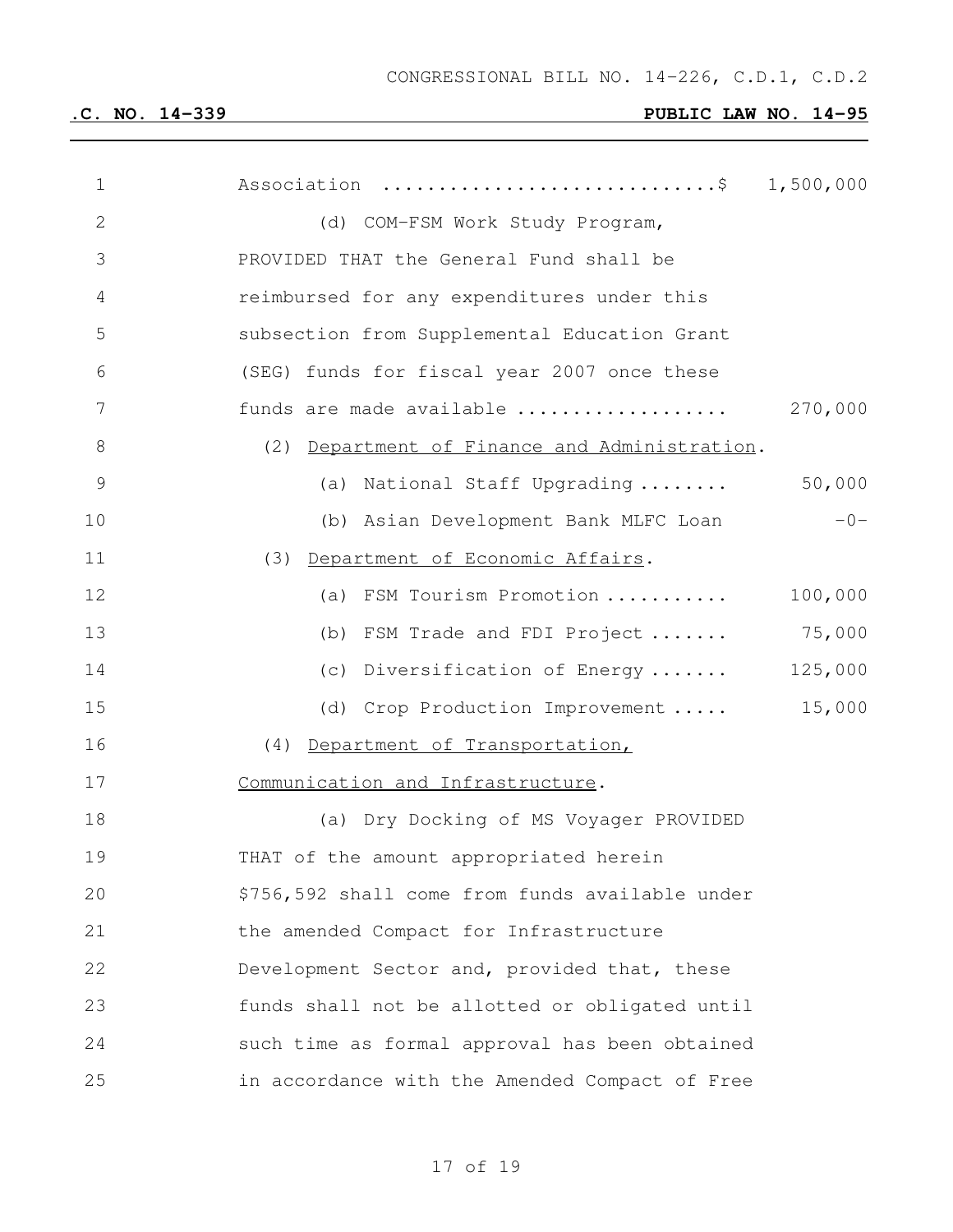| $\mathbf 1$   | Association \$ 880,000                         |         |
|---------------|------------------------------------------------|---------|
| $\mathbf{2}$  | (b) Tuna Commission Headquarters               |         |
| 3             | Supplement                                     | $-0-$   |
| 4             | (5) Department of Justice.                     |         |
| 5             | (a) FSM Patrol Boat Slipping                   | 250,000 |
| 6             | (b) Construction of 2 fuel tanks               | $-0-$   |
| 7             | (6) FSM Postal Services.                       |         |
| $8\,$         | (a) Pohnpei Post Office renovation             | 50,000  |
| $\mathcal{G}$ | (7) Infrastructure Maintenance Fund (IMF).     |         |
| 10            | (a) IMF PROVIDED THAT \$118,750 of the         |         |
| 11            | funds appropriated herein shall be deemed to   |         |
| 12            | come from funds available under the amended    |         |
| 13            | Compact for Infrastructure Development Sector  |         |
| 14            | and, provided that, these funds shall not be   |         |
| 15            | allotted or obligated until such time as       |         |
| 16            | formal approval has been obtained in           |         |
| 17            | accordance with the Amended Compact of Free    |         |
| 18            |                                                |         |
| 19            | (8) FSM Development Bank.                      |         |
| 20            | (a) Escrow Account USDA Housing Program        | $-0-$   |
| 21            | (9) FSM Trust Fund.                            |         |
| 22            | (a) FSM Trust Fund created under the           |         |
| 23            | Amended Compact of Free Association, provided  |         |
| 24            | that, 50% of any FY 2006 domestic revenue      |         |
| 25            | carryover shall also be deposited into the FSM |         |